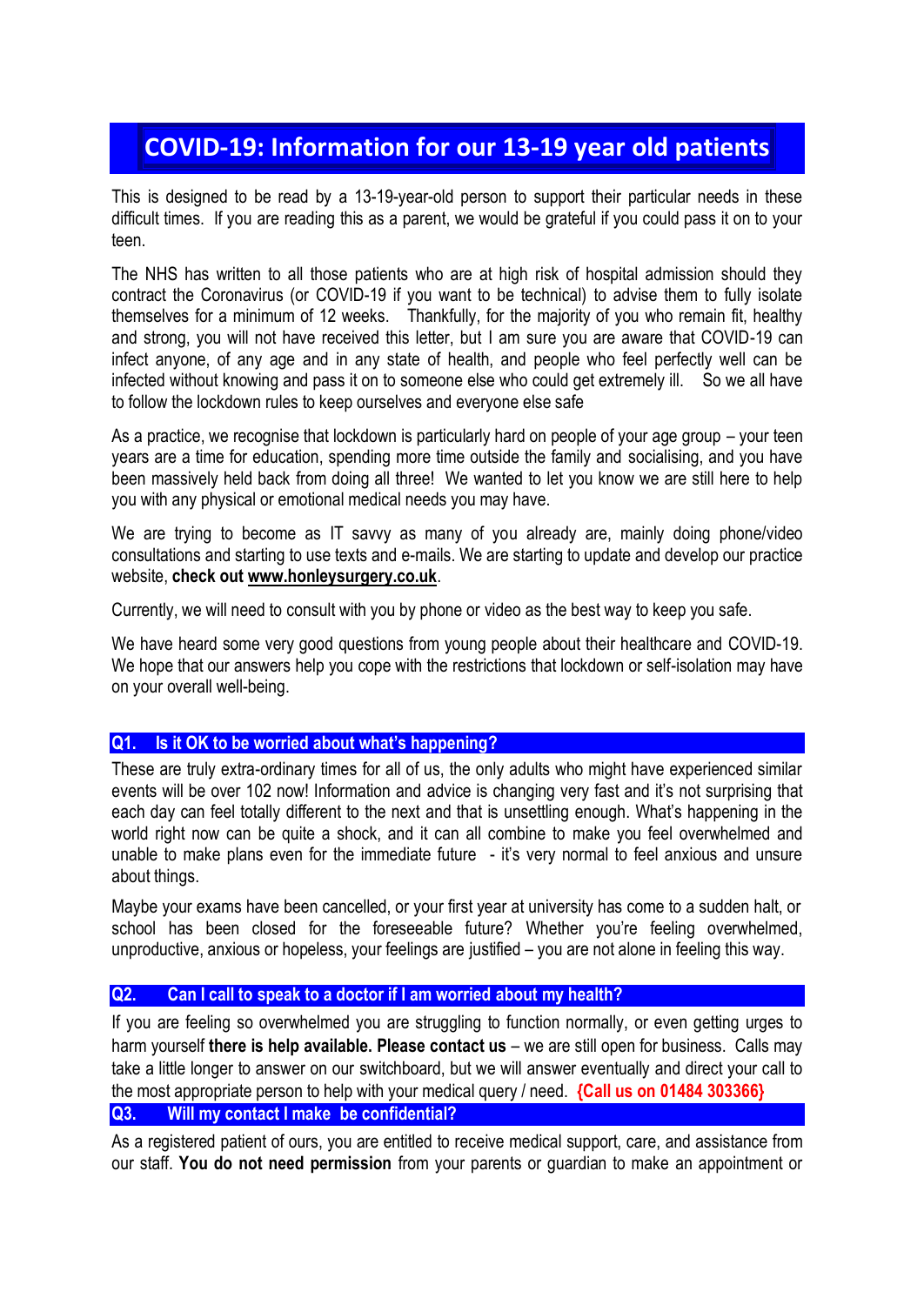chat to one of our doctors or nurses. Please be reassured that contact and discussions with any of our staff is treated with confidence.

### **Q4. I have read that I could e-mail the doctor with a question, is this possible?**

As of April 1<sup>st</sup>, we are operating 'e-consult.' This means you can send us a question or concern and we will get back to you, on the same day, with a response. This is new for us and you will need to register to be able to use the service. If you are under 16, your parents will need to register on your behalf, but then you will be able to send a request yourself, and receive a reply back to your given email.

#### **Q5. Will you have a record of my mobile or e-mail address if you need to contact me?**

With the increased role of technology in all we do now, it is very important that we have a current mobile and e-mail address for you, so that, with your permission, we can text or contact you directly. We may have an old contact or a parent's mobile number attached to your records so to update your details would help us ensure we can keep in contact with you appropriately and directly when you need advice or support.

Could you e-mail the practice **[patientenquiries.honleysurgery@nhs.net](mailto:patientenquiries.honleysurgery@nhs.net)** with your current contact details and giving your consent (permission) for us to be able to contact you by this means if you are happy for us to do so. Our staff will then update your records.

#### **Q6: I am a young carer, should I let you know about this?**

Absolutely - yes please. Whether you have been a carer of others in your family for a while or you just started recently because of COVID-19 we want to know when you are under stresses like these, so we can prioritise your care - please contact the surgery so we can make a note of this. And if you are finding caring for others difficult, if it's becoming a struggle to keep going or if you're just not sure what to do, call us, we would be happy to help.

### **Q7. Social Media is giving me mixed messages and confusing me, how do I know what is true and what is false?**

Sometimes feeling stressed or anxious can be related to seeing lots of media coverage and new stories about the impact of COVID-19. At the moment, it feels hard to escape the news wherever you turn - although it is important to stay informed, it's also **fine to take a break** if you feel things are getting on top of you. Maybe you should stop looking at Insta and Snapchat? A horrendous thing to suggest, we know! Whatever you do, don't rely on social media as your only source of information while some of what you read is trustworthy, a lot of it isn't, and it's put out there to scare and confuse you. Consuming so much of this information at once can be damaging to an already anxious brain and it's important to know when to give yourself some timeout to chill. If you can learn to control your use of social media (instead of it controlling you!) and stick to using it for positive and upbeat interactions with your friends and family you'll feel a lot better.

### **Q8: So where should I get my advice and information about COVID-19?**

There are a lot of myths out there about drinking water and taking silly amounts of vitamins and so on, saying they will stop you from getting Covid-19 or even cure it. These are not scientifically proven, many of them don't make any sense, and bottom line is they are just not true. Only take advice from trusted government and health service websites. These have all the latest facts and figures to give scientifically proven advice on how to prevent spreading, catching it and what to do if you think you have the Coronavirus. We've listed these below.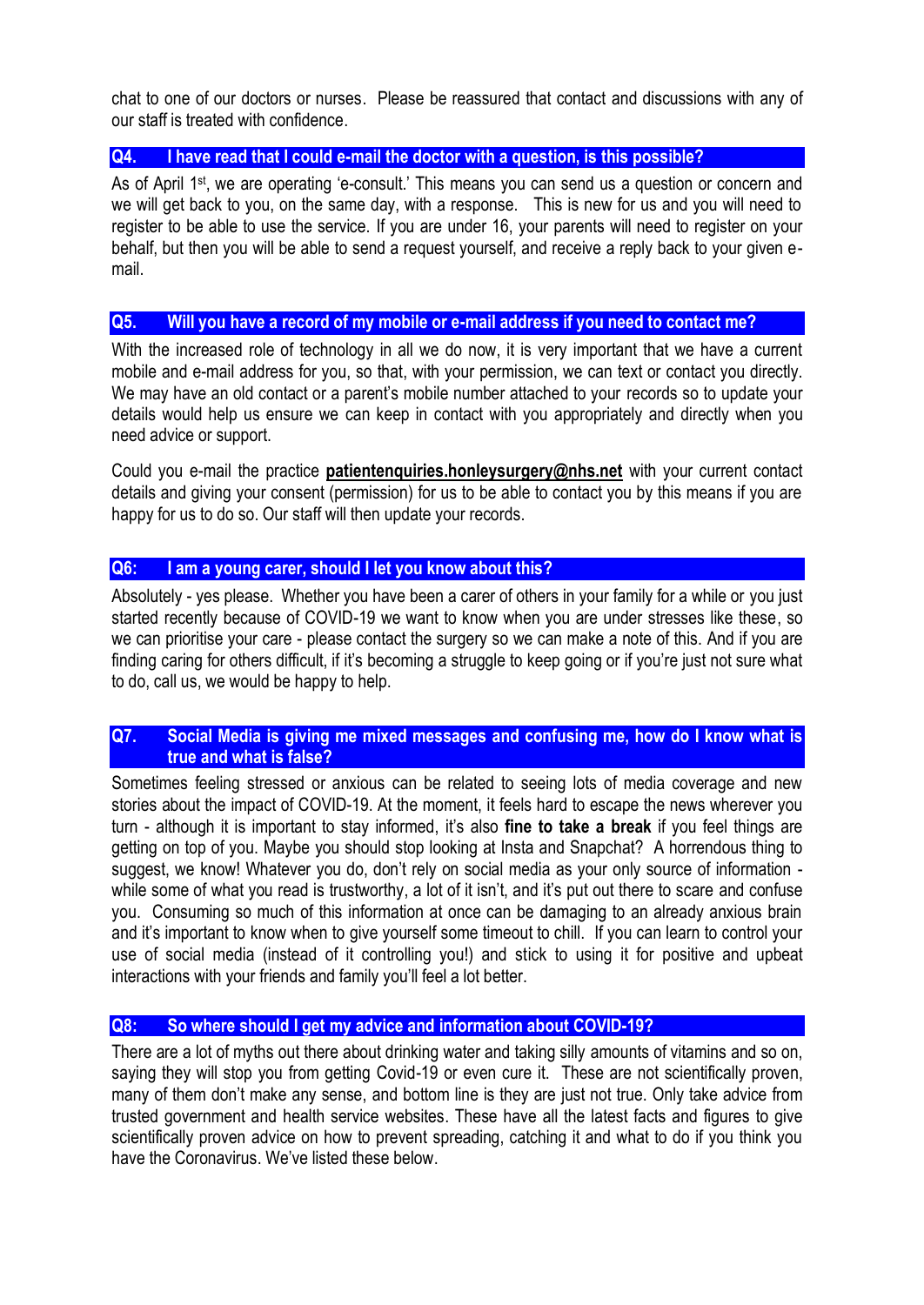### **Q9: How can I occupy myself to avoid boredom and feeling even worse about things?**

Despite the loss of normal routine and activities, try to develop and implement a new routine that provides a balance of several different activities and interactions with others. At times like these, it can be easy to fall into unhealthy patterns of behaviour, which can make you feel worse. Simple things you can do to stay mentally and physically active during this time include:

- Wake up relatively early (annoying but it does help). Lying in bed until early afternoon will drain your energy levels and crush productivity. Set a nice alarm to wake up to and allow yourself more time to get ready and start the day properly.
- Stay connected to your friends and family via social media, email, phoning, and texting. We recommend video chats over texting, so you can see each other's facial expressions and body language, communication is about so much more than words.
- Social media can be an excellent way to share news, ideas (and jokes even!) with your friends and family. But be mindful of your use of social media – if it starts to negatively affect your mood, put your device away for a bit. Many smartphones allow you to set time limits for certain apps such as Facebook or Instagram.
- Occasionally social media can get really out of hand, if you feel like you are being asked to do things that you're not comfortable with, or you are being bullied or threatened, we can talk it through with you and there are some websites below to help you too
- It is important to maintain, where possible, some sort of daily routine. You should vary what you put into your routine to keep things different and interesting but try and include key elements consistently.
- Make a to do list (or schedule / rota) with reasonable and specific things included. Finalise your schedule / rota the night before so you are ready and prepared for the day ahead. Include spending time doing things you enjoy as well as things you need to do.
	- *Time to eat (breakfast, lunch and dinner)*
	- *Time to network chat and socialise, social media / gaming (IT based)*
	- *Time to do work, study, homework, coursework, learn, research*
	- *Time for exercise*
	- *Time for relaxing, personal downtime (non-IT based)*
	- *Time to spend with family*
	- *Time to spend doing something fun / different / activity based*
- $\cdot \cdot$  Try to eat healthy, well-balanced meals, drink enough water, and try to avoid smoking, alcohol and recreational drugs
- If needing to socially isolate, spend time with the windows open to let in fresh air, arranging space to sit with a nice view if possible and get some natural sunlight. Get out into the garden or sit on your doorstep if you can, keeping a distance of at least 2 metres from others.
- If you don't need to isolate, getting out of the house to do your daily exercise walk, skip, run, cycle, skateboard, or whatever you enjoy - for an hour, (keeping your social distance to at least 2 metres from other people of course) has been shown to reduce anxiety and low mood and helps you sleep better.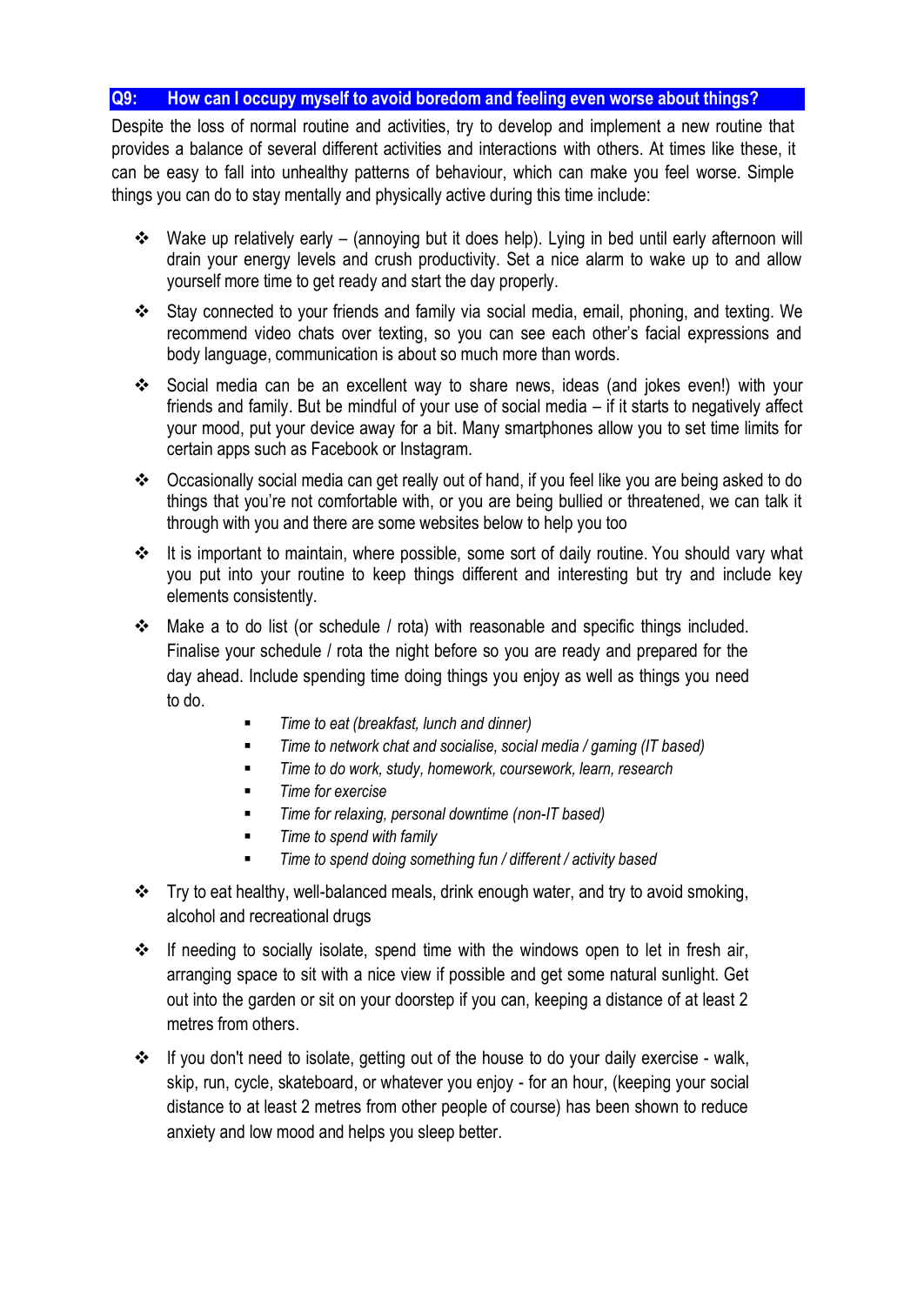- Some people find they can introduce fun activities for you and the family, it's important for everyone to just be playful and have a laugh from time to time Here are some things other people are doing, you can probably think of more and even better ones!
	- *Themed meals*
	- *Special movie / Netflix nights*
	- *Quizzes and competitions*
	- *Kitchen dancing / Karaoke*
	- *When getting together with friends on Houseparty, WhatsApp, Facetime etc maybe you could invite other friends and family and involve them too*
	- Getting a good night's sleep is **crucial** for feeling emotionally healthy the next day. We all feel better after a good night's sleep.

### **Q10: What is out there to help me cope with this pandemic?**

Here are some websites, apps and resources focused on helping young people navigate through these uncertain times as well as supporting your emotional and physical well-being. It's a big list and lots of them overlap each other but we suggest you check them out and find the ones that suit YOU!

### **Trustworthy UK COVID-19 information websites**

#### **NHS (nhs.uk) website COVID-19 advice**

*<https://www.nhs.uk/conditions/coronavirus-covid-19/>*

#### **Government (gov.uk) websiteCOVID-19 advice**

 *[https://www.gov.uk/government/publications/coronavirus-outbreak-faqs-what](https://www.gov.uk/government/publications/coronavirus-outbreak-faqs-what-you-can-and-cant-do/coronavirus-outbreak-faqs-what-you-can-and-cant-do)[you-can-and-cant-do/coronavirus-outbreak-faqs-what-you-can-and-cant-do](https://www.gov.uk/government/publications/coronavirus-outbreak-faqs-what-you-can-and-cant-do/coronavirus-outbreak-faqs-what-you-can-and-cant-do)*

#### **Young Scot website COVID-19 advice**

*<https://young.scot/campaigns/national/coronavirus>*

#### **COVID-19 Sleep tips from Evelina Children's Hospital**

 *[https://www.evelinalondon.nhs.uk/our-services/hospital/sleep-medicine-department/coronavirus-sleep](https://www.evelinalondon.nhs.uk/our-services/hospital/sleep-medicine-department/coronavirus-sleep-tips.aspx)[tips.aspx](https://www.evelinalondon.nhs.uk/our-services/hospital/sleep-medicine-department/coronavirus-sleep-tips.aspx)*

#### **COVID-19 Sleep tips from the PHSE Association**

 *[https://www.pshe-association.org.uk/curriculum-and-resources/resources/sleep-factor-](https://www.pshe-association.org.uk/curriculum-and-resources/resources/sleep-factor-%E2%80%94-home-learning-lesson-plans-healthy)—-home[learning-lesson-plans-healthy](https://www.pshe-association.org.uk/curriculum-and-resources/resources/sleep-factor-%E2%80%94-home-learning-lesson-plans-healthy)*

#### **Resources to manage COVID-19 for Children & Young People**

 *https://young.scot/campaigns/national/coronaviru[shttps://cypmedtech.nihr.ac.uk/2020/04/06/covid-19](https://cypmedtech.nihr.ac.uk/2020/04/06/covid-19-resources-for-children-young-people-and-families/) [resources-for-children-young-people-and-families/](https://cypmedtech.nihr.ac.uk/2020/04/06/covid-19-resources-for-children-young-people-and-families/)*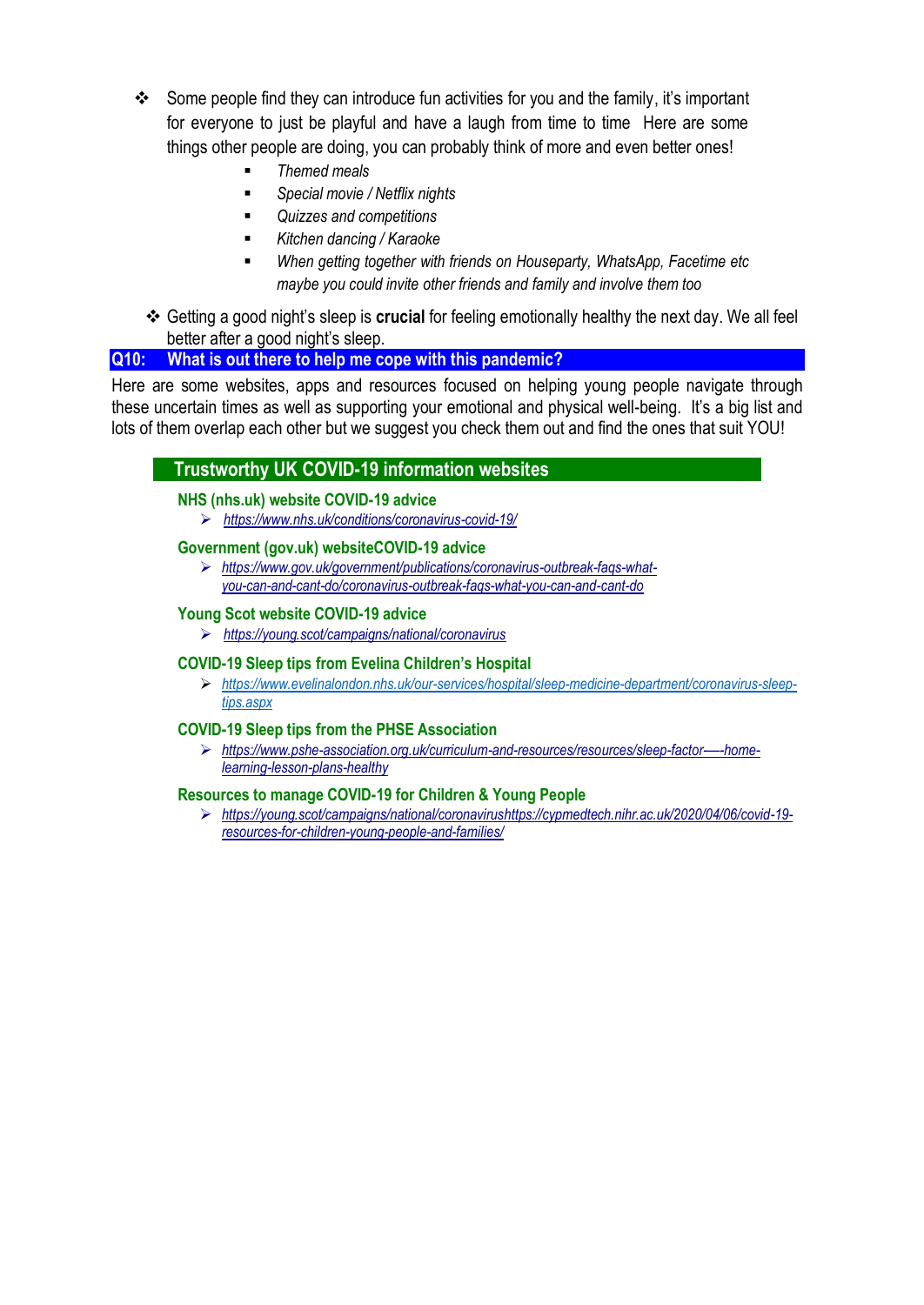### **Websites with a variety of Young People-focused resources**

**Anna Freud** (Links to number of wellbeing resources, list of sources of help for those with urgent needs)

*<https://www.annafreud.org/on-my-mind>*

**Childline** (Help and advice on a wide range of issues)

*<https://www.childline.irg.uk/>*

**Health for Young People** (Advice & information on sexual health, mental health and long-term conditions)

*<https://what0-18.nhs.uk/health-for-young-people>*

**The Mix** (Helpline, 24/7 crisis support, chatrooms, information, stories, games and apps)

<https://www.themix.org.uk/get-support/speak-to-our-team>

 $\blacktriangleright$ 

**Young People's Health.org** (Wide range of links to valuable resources)

*<https://www.youngpeopleshealth.org.uk/covid-19>*

**Top tips for parents to help their young person** (What's that doing here? -Might be handy to show them the advice if you are having trouble telling them what help you need? )

*<https://buzzconsulting.co.uk/docs/PDF-Top-tips-for-parents-of-locked-down-teens.pdf>*

### **Keeping fit and active at home**

#### **Free 30 day Yoga course**

<https://www.youtube.com/watch?v=--jhKVdZOJM>

**Joe Wicks – (**250+ free home workouts)

<https://www.youtube.com/user/thebodycoach1>

**Les Mills Free online workout classes: (**HIIT, Cardio, BodyJam/Dance, BodyCombat, Born To Move and Meditation)

<https://watch.lesmillsondemand.com/free-content>

**NHS Fitness Studio** (12 instructor-led videos - aerobic exercise (includes Belly dancing!) and strength and resistance training)

<https://www.nhs.uk/conditions/nhs-fitness-studio/>

#### **NHS Physical active guidelines for children and young people**

 *[https://www.nhs.uk/live-well/exercise/physical-activity-guidelines-children-and-young-people/?tabname=how](https://www.nhs.uk/live-well/exercise/physical-activity-guidelines-children-and-young-people/?tabname=how-much-exercise)[much-exercise](https://www.nhs.uk/live-well/exercise/physical-activity-guidelines-children-and-young-people/?tabname=how-much-exercise)*

#### **Mental health and well-being**

**Calmharm** (Free app to help resist urges to self-harm – learn to surf the waves!) *[https://calmharm.co.uk](https://calmharm.co.uk/)*

**Clearfear** (Free app to help with managing anxiety)

*[https://www.clearfear.co.uk](https://www.clearfear.co.uk/)*

**Headspace (**Website and app to learn mindfulness, let go of worrying thoughts, free extended access during COVID=19) *<https://www.headspace.com/>*